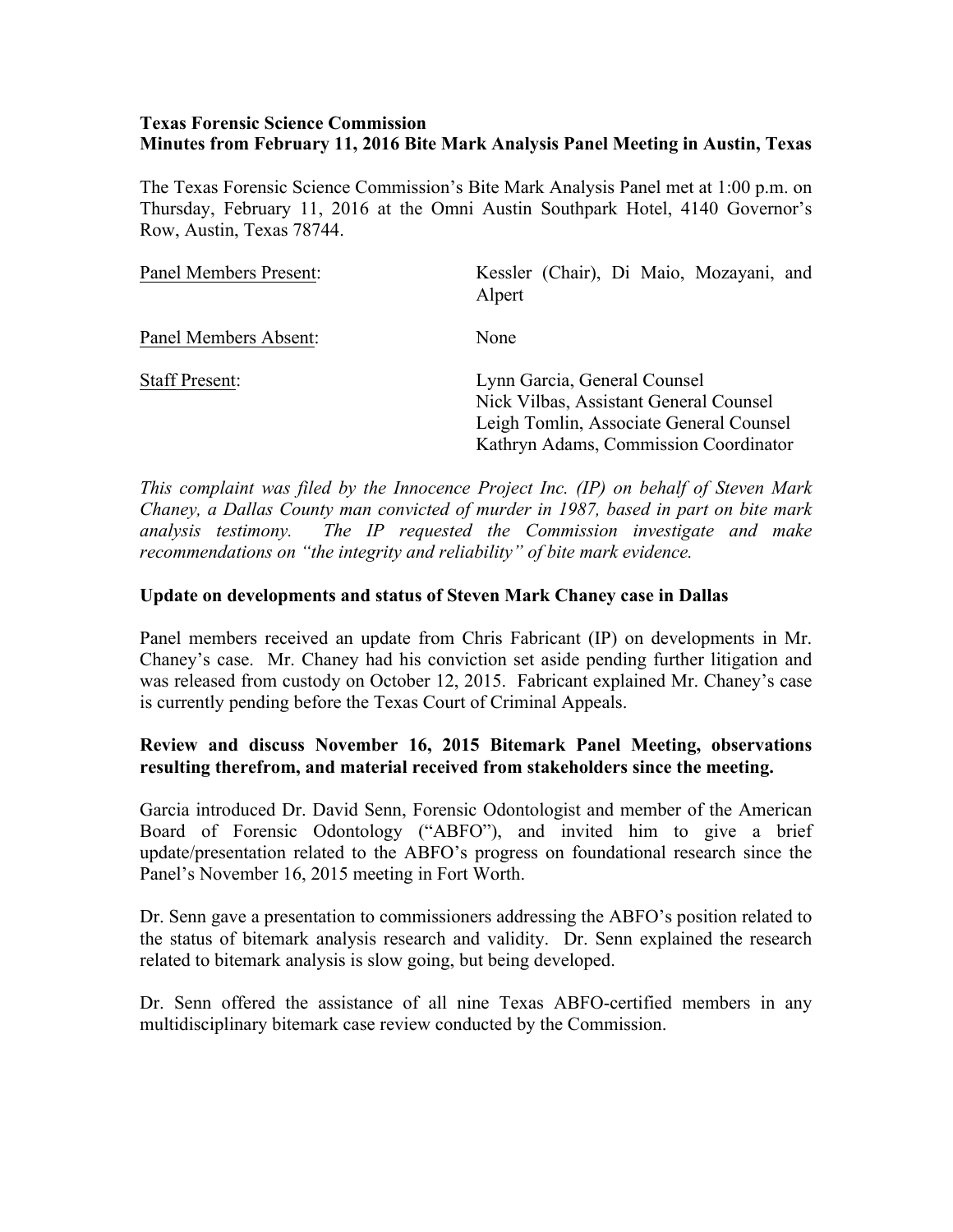## **Discuss participation of ABFO in research and case reviews.**

Members discussed forming a retroactive case review panel that would include scientists from the ABFO as well as other stakeholders.

# **Discuss statutory requirement to assess integrity and reliability of forensic analysis, best practices and recommendations, including discussion of subject areas and recommendations for final report.**

Garcia provided a PowerPoint outlining the Commission's investigative jurisdiction as it pertains to bitemark evidence. Garcia discussed a threshold legal question regarding whether bitemark analysis is subject to the accreditation requirement under Texas law. Texas law prohibits "forensic analysis" from being admitted in criminal cases if the entity conducting the analysis is not accredited by the Commission. The accreditation requirement applies to forensic odontology unless an exemption is granted by the Commission. At this time, no exemption has been granted by the Commission. Garcia explained the most prudent course of action for the Commission is to confirm this statutory interpretation with the Texas Attorney General's Office ("AG").

Whether the AG agrees with the interpretation regarding the accreditation requirement, the Commission may still issue recommendations to the criminal justice system regarding the integrity and reliability of bitemark analysis pursuant to its investigative jurisdiction.

In her presentation, Garcia summarized actions taken and presentations given at each of the Bitemark Panel's prior meetings. Garcia explained Commissioners asked the ABFO and other stakeholders for scientific research and data supporting the integrity and reliability of bitemark evidence. Existing research does not support the use of bitemark evidence to identify individuals, and this has been recognized by the vast majority of forensic odontologists.

Garcia discussed the Pretty/Freeman study, also known as the Construct Validity Study, concerning intra-examiner agreement on whether a questioned mark is a bite mark. The results and lack of follow-up research were troubling to the Commission.

During Garcia's presentation, Garcia and panel members discussed the following recommendations to the full Commission:

1. Forensic odontologists must establish clear criteria/guidelines for identifying when a pattern injury constitutes a human bitemark on skin accompanied by empirical testing to demonstrate sufficient inter and intra-examiner reliability and validity when those criteria are applied.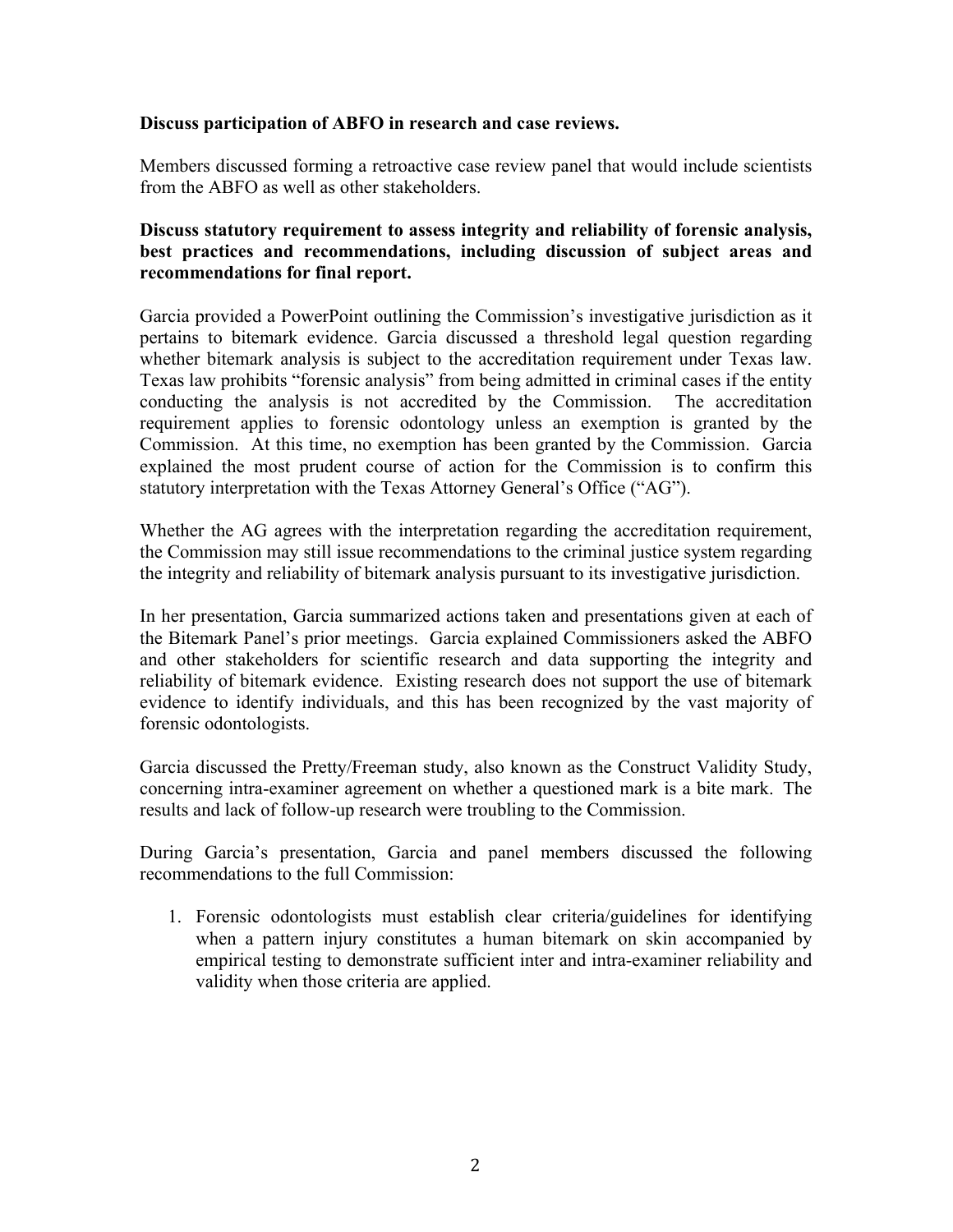- 2. Forensic odontologists must address the major issue in child abuse cases, and must establish clear criteria/guidelines for identifying when a pattern injury constitutes an adult bitemark versus a child bitemark accompanied by empirical testing to demonstrate sufficient inter and intra-examiner reliability and validity when those criteria are applied.
- 3. Forensic odontologists must submit a revised decision tree that contemplates the possibility of an "exclude" versus "cannot exclude" identification once injury is established as a human bitemark. Some Commissioners expressed concern that an exclusion can be used as a *de facto* inclusion for those not excluded. Members discussed the need to wait for results from the first two categories of research before discussing the possibility of exclusions.
- 4. The recommended additional research should be conducted by the community (academics, etc.) and supported by the ABFO.
- 5. Forensic odontologists should develop proficiency testing that is rigorous, meaningful and appropriately validated for bitemark evidence.
- 6. Commissioners should develop a collaborative plan for retroactive review of casework and implementation of the duty to correct and notify key stakeholders where examiners made statements that exceeded the limitations of science.
- 7. If foundational research can be established then the ABFO should:
	- a. Develop a process for peer/technical review of cases with a method for resolving discordance and expressing the same to triers of fact in a written report; and
	- b. Develop a model report with language and format that informs the trier of fact of appropriate conclusions and clearly expresses the limitations of bite mark analysis.

Dr. Frank Wright, forensic odontologist and ABFO member, addressed the Commission regarding the development of proficiency testing for bitemark analysis. Dr. Wright also discussed the need for foundational research using agreed upon criteria against which to test proficiency and reliability of bitemark analysis. Dr. Wright answered questions from commissioners on the status of reliability studies related to bitemark analysis.

# **Discuss retroactive case identification and review process, including case review criteria, current cast lists received, possible methods and resources for obtaining Texas case transcripts.**

Members discussed ways to obtain bitemark cases for a retroactive case review. Inger Chandler suggested obtaining lists from the nine Texas forensic odontologists who have agreed to participate in the review. Members directed Vilbas to obtain transcripts from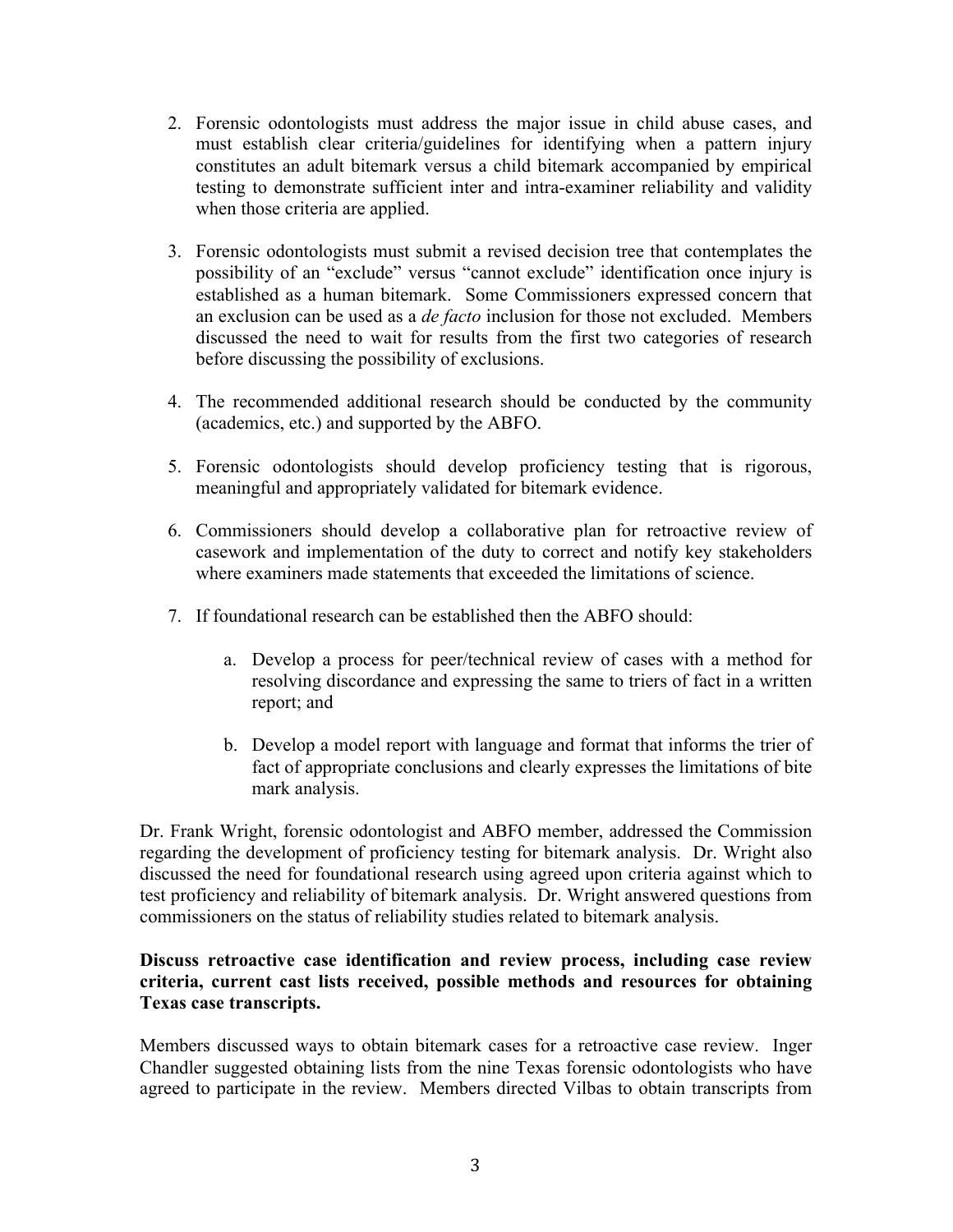cases that have been identified either through Lexis by the IP or through the National Museum of Health & Medicine.

## **Discuss action items/recommendations for full Commission meeting.**

**MOTION AND VOTE:** Di Maio moved to recommend that the full Commission recommend a temporary moratorium on the use and admission of bitemark evidence in Texas courts until the appropriate research, criteria and guidelines are established. Alpert seconded the motion. The Panel unanimously adopted the motion.

**MOTION AND VOTE:** Mozayani moved to recommend the full Commission establish a retroactive case review team. Alpert seconded the motion. The Panel unanimously adopted the motion.

**MOTION AND VOTE:** Alpert moved to recommend the full Commission instruct staff to request an opinion from the Texas Attorney General on the admissibility of bitemark evidence in Texas courts in light of the statutory accreditation requirement. Mozayani seconded the motion. The Panel unanimously adopted the motion.

Members discussed that if the AG issues an opinion supporting the statutory interpretation that bitemark evidence is currently inadmissible, the Commission should consider granting an immediate exemption for certain forensic odontology subdisciplines such as human ID's and age estimations. However, with respect to bitemark analysis, no exemption should be granted until research and quality recommendations discussed during the meeting are addressed.

Members discussed that if the AG believes bitemark evidence is currently admissible despite the statutory language, the Commission should still issue a recommendation to the criminal justice community in Texas that bitemark evidence not be admitted in criminal cases unless and until the research and other recommendations are addressed.

# **Assign staff follow-up tasks and action items.**

Members will assign staff tasks pursuant to the recommendations and votes outlined above, including instructing staff to request an opinion from the Texas AG related to the admissibility of bitemark evidence in Texas courts.

# **Schedule next Bitemark Panel meeting.**

The FSC's Bitemark Panel will tentatively meet again April 11 or 12, 2016 in conjunction with the Commission's next quarterly meeting.